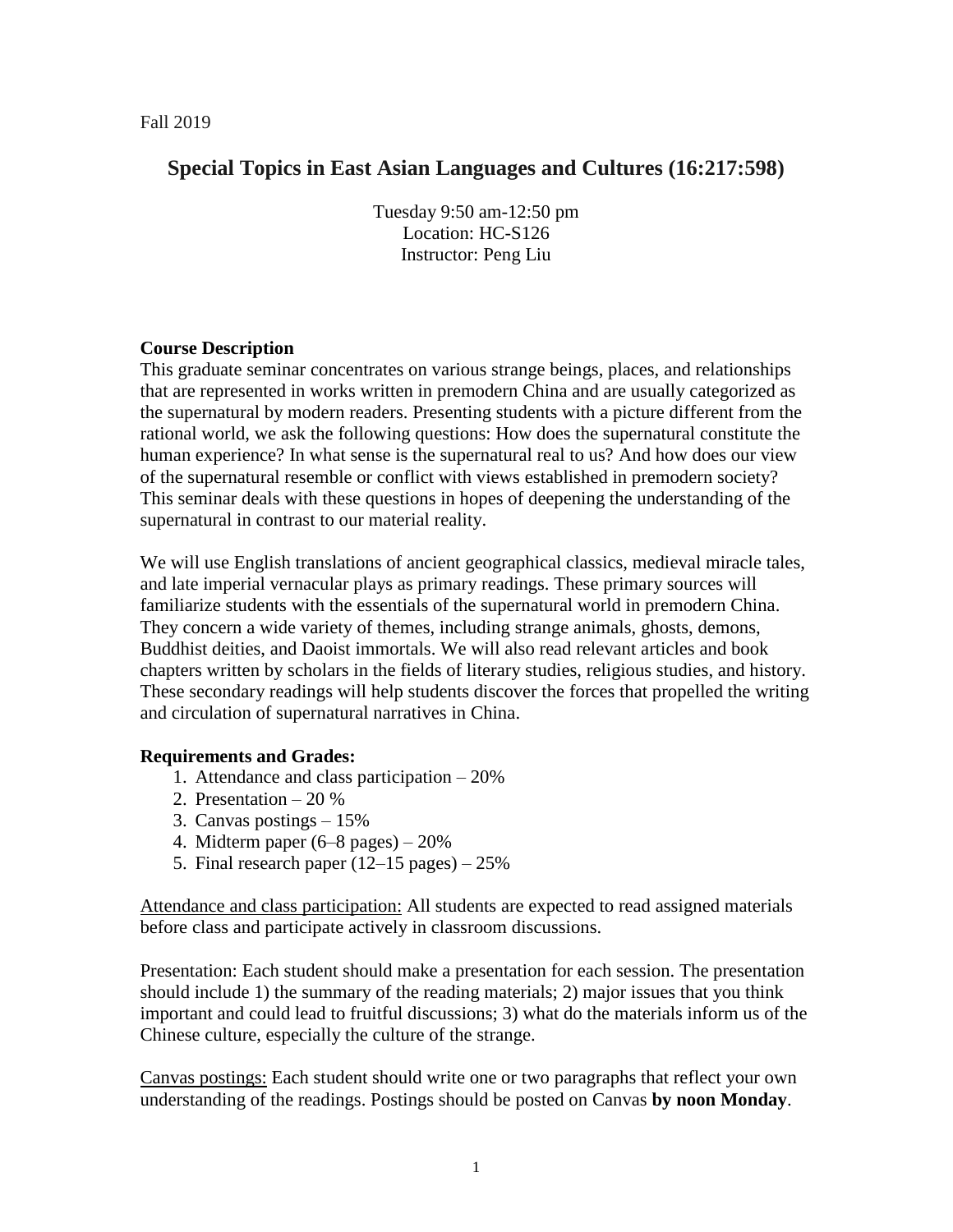Midterm paper: Each student should write a well-crafted and clearly argued midterm essay based on the text(s) you choose. It should present a clear argument and demonstrate your skill of close reading. You may engage relevant theoretical works if you think they are helpful to your analysis. The essay will be due at the beginning of class on the due date. You should include footnotes and a bibliography according to the *MLA Style Manual* or *Chicago Manual of Style*.

Final research paper: For the final paper, students should choose one or two primary sources, different from the texts you choose for your midterm paper. You are required to dissect the text(s) more thoroughly in order to present an original 12–15 page textual analysis. It should contain a clear argument and sufficient evidence to support your argument. Please include footnotes and a bibliography according to the *MLA Style Manual* or *Chicago Manual of Style*.

## **Instructor's Contact Information**

Peng Liu Peng.liu@rutgers.edu Office hours: Tuesday 1:30-3:30 pm or by appointment

## **Statement on Academic Integrity**

You are expected to demonstrate integrity in your academic endeavors. Your paper should be your own original work. If you want to use words or ideas from other sources, make sure you identified the original sources and provide footnotes or parentheses. If you cite from a published source or from a web site and the quotation is short, please place it in quotation marks; if you quote a longer passage from a publication or web site, please indent it and use single spacing. Any work that has been submitted for credit in another course is generally not allowed to be submitted in this course unless you have the permission from your instructor.

## **Students with Disabilities**

Students with any physical, psychological, or learning disability are encouraged to talk to your instructor after class or during office hours.

## **Required Texts:**

Tang Xianzu, *The Peony Pavilion*, translated by Cyril Birch, Indiana University Press, 2002.

*The Monkey and the Monk*, translated by Anthony Yu, The University of Chicago Press, 2006.

Pu Songling, *Strange Tales from a Chinese Studio*, translated and edited by John Minford, Penguin, 2006.

Wilt L. Idema, *The White Snake and Her Son: A Translation of the Precious Scroll of Thunder Peak*, *with Related Texts*, Hackett, 2009.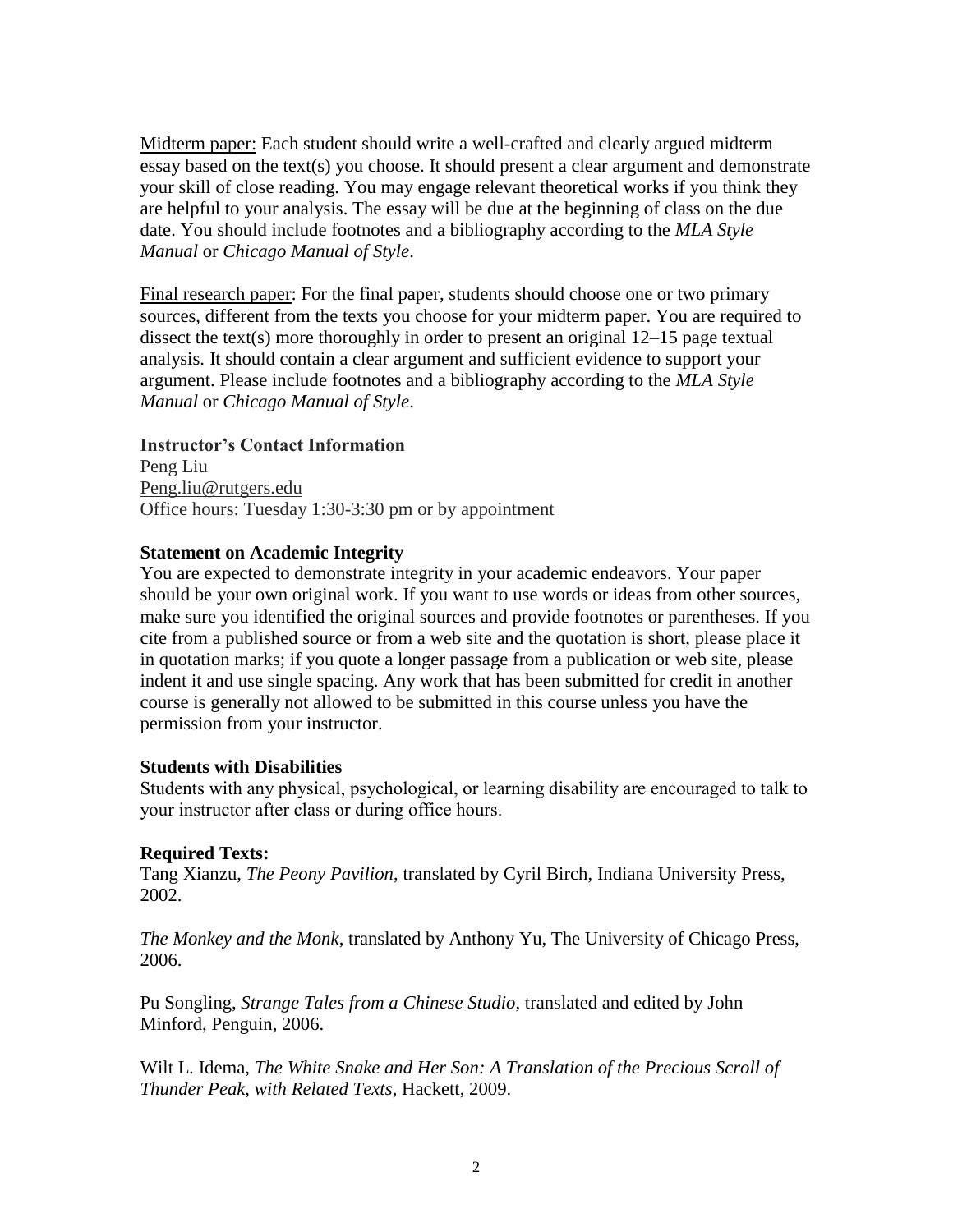### **Schedule**

### **Week 1 (9/3), Introduction**

## **I. Strange Places and Animals**

# **Week 2 (9/10), Outlandish Places and Strange Animals**

Primary: *The Classic of Mountains and Seas* (Penguin, 1999), 105–196.

Secondary:

Tzvetan Todorov, *The Fantastic: A Structural Approach to a Literary Genre*, translated by Richard Howard (Cornell University Press, 1975), 24–40.

Richard E. Strassberg, *A Chinese Bestiary: Strange Creatures from the Guideways through Mountains and Seas* (University of California Press, 2002), 1–79.

#### **Week 3 (9/17), Fox Tales in China**

Primary: Pu Songling, *Strange Tales from a Chinese Studio*, 34–36, 102–103, 109–111, 143–149, 152–167, 235–237, 254–257, 261–263, 320–323, 366–369, 370–372.

#### Secondary:

Xiaofei Kang, *The Cult of the Fox: Power, Gender, and Popular Religion in Late Imperial and Modern China* (Columbia University Press, 2006), 14–71.

Rania Huntington, *Alien Kind: Foxes and Late Imperial Chinese Narrative* (Harvard University Asia Center, 2004), 34–86, 171–223.

## **Week 4 (9/24), The Legend of the White Snake and Its Movie Adaptations** Primary:

*The White Snake and Her Son: A Translation of the Precious Scroll of Thunder Peak*, *with Related Texts* (Hackett, 2009), 1–109.

In-Class Film, *The Sorcerer and the White Snake*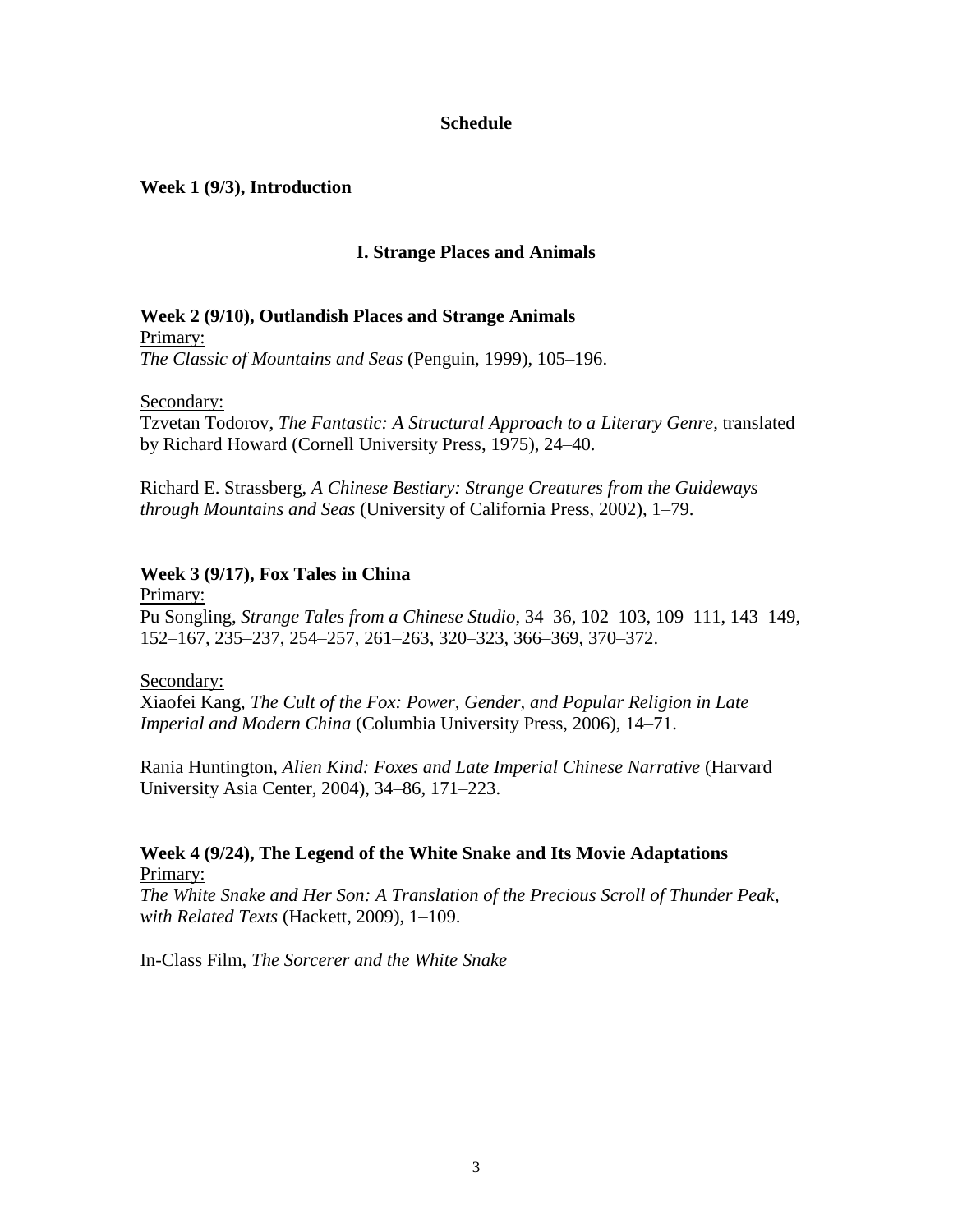## **II. Ghosts and Wandering Souls**

## **Week 5 (10/1), Ghosts, the Soul, and the Body**

Primary: Pu Songling, *Strange Tales from a Chinese Studio*, 10–14, 15–17, 28–33, 112–117, 211– 228.

Chen Xuanyou, "Story of the Departing Soul," in Stephen West & Wilt Idema eds. and trans., *Monks, Bandits, Lovers and Immortals* (Hackett, 2010), 196–198.

Zheng Guangzu, "Dazed behind the Green Ring Lattice, Qiannü's Soul Leaves Her Body," in *Monks, Bandits, Lovers and Immortals*, 201–236.

## Secondary:

Judith T. Zeitlin, *The Phantom Heroine: Ghosts and Gender in Seventeenth-Century Chinese Literature* (University of Hawai'i Press, 2007), 13–52.

Myron L. Cohen, "Souls and Salvation: Conflicting Themes in Chinese Popular Religion," in James L. Watson & Evelyn S. Rawski eds., *Death Ritual in Late Imperial and Modern China* (University of California Press, 1988), 180–202.

#### **Week 6 (10/8), Desire, Image, and the Circulation of Consciousness:** *The Peony Pavilion* Primary:

Tang Xianzu, *The Peony Pavilion*

Secondary:

Judith T. Zeitlin, "The Life and Death of the Image: Ghosts and Female Portraits in Sixteenth and Seventeenth Century Literature," in Wu Hung & Katherine R. Tsiang eds., *Body and Face in Chinese Visual* Culture (Harvard University Asia Center, 2005), 229– 256.

## **III. Buddhist and Daoist Influences**

## **Week 7 (10/15)**, **Buddhist Salvation: The Cults of Guanyin and Dizang** Primary:

Robert F. Campany, "The Earliest Tales of the Bodhisattva Guanshiyin," in Donald S. Lopez, ed., *Religions of China in Practice* (Princeton University Press, 1996), 82–96.

"Scripture on the Bodhisattva Dizang," in Zhiru's *The Making of a Savior Bodhisattva: Dizang in Medieval China* (University of Hawai'i Press, 2007), 258.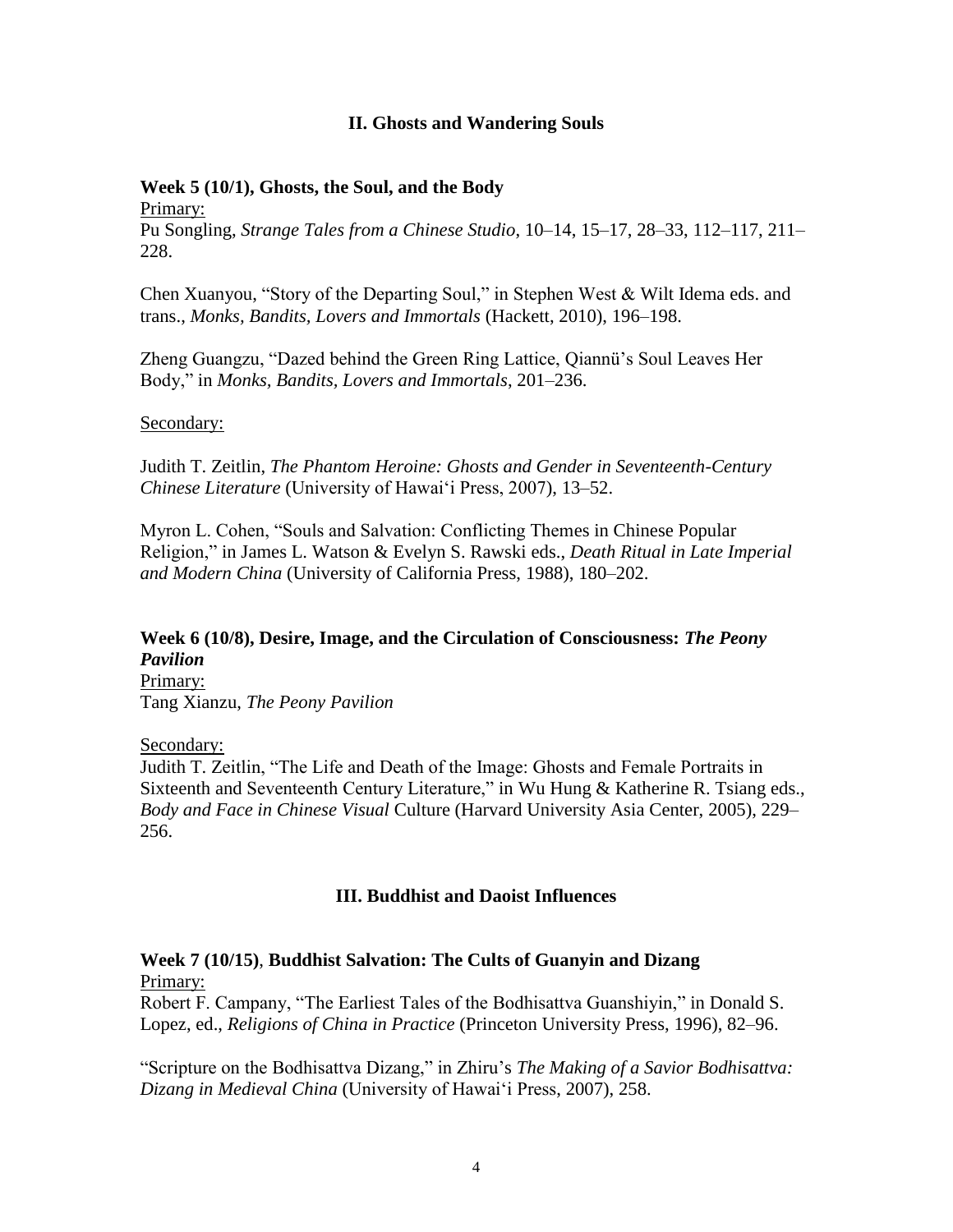Secondary:

Chun-fang Yu, *Kuan-yin: The Chinese Transformation of Avalokiteśvara* (Columbia University Press, 2001), 151–194, 223–262.

Zhiru, *The Making of a Savior Bodhisattva: Dizang in Medieval China*, 1–26.

## **Week 8 (10/22), Narratives of Hell**

Primary: Beata Grant & Wilt Idema, *Escape from Blood Pond Hell* (University of Washington Press, 2011), 3–145.

"Transformation Text on Mahāmaudgalyāyana Rescuing His Mother from the Underworld, With Pictures, One Scroll, With Preface," in Victor Mair ed., *The Shorter Columbia Anthology of Traditional Chinese Literature* (Columbia University Press, 2000), 87–121.

#### Secondary:

Stephen Teiser, *The Ghost Festival in China* (Princeton University Press, 1988), 113– 195.

## **Week 9 (10/29), no class, midterm paper due 11/5**

## **Week 10 (11/5), The Power of Sutras: Venerations of Buddhist Scriptures in China** Primary:

Robert Ford Campany, *Signs from the Unseen Realm: A Translation and Study of a Collection of Buddhist Miracle Tales from Early Medieval China*, 110–114, 117–120, 132–133, 136–137, 203, 251–252, 258.

Daniel B. Stevenson, "Tales of the Lotus Sutra," in Donald S. Lopez, ed., *Buddhism in Practice* (Princeton University Press, 1995), 427–451.

#### Secondary:

Robert F. Campany, "Notes of the Devotional Uses and Symbolic Functions of Sutra Texts as Depicted in Early Chinese Buddhist Miracle Tales and Hagiographies," *Journal of the International Association of Buddhist Studies*, 14.1 (1991): 28–72.

## **Week 11 (11/12), Daoism and Yuan-Ming Stories**

#### Primary:

"Zhongli of the Han Leads Lan Caihe to Enlightenment," in *Monks, Bandits, Lovers and Immortals*, 283–313.

*Quelling the Demons' Revolt* (*San Sui pingyao zhuan*), translated by Patrick Hanan,